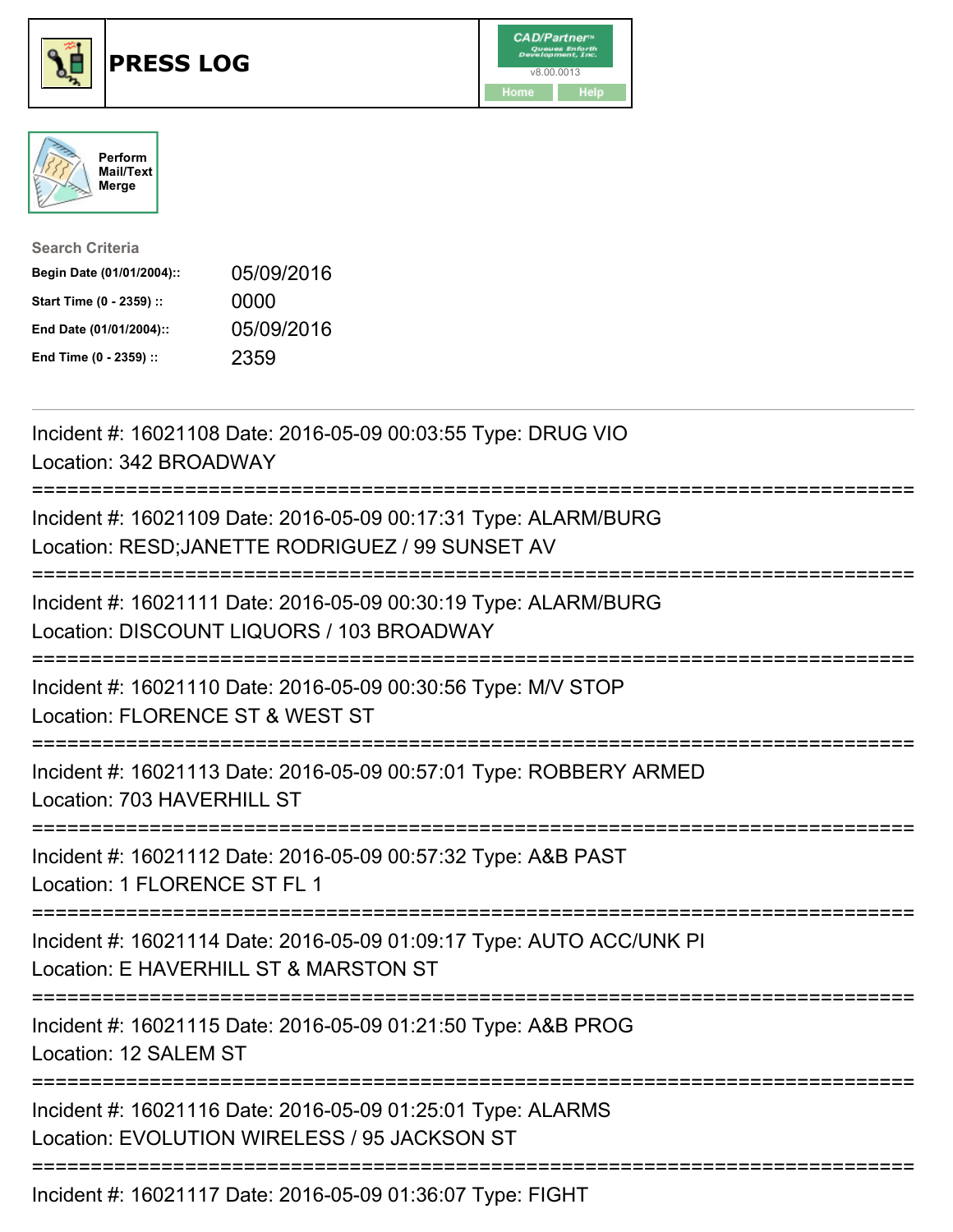Location: 161 ESSEX ST

| Incident #: 16021119 Date: 2016-05-09 01:39:49 Type: SUS PERS/MV<br>Location: S UNION ST & EXETER ST        |
|-------------------------------------------------------------------------------------------------------------|
| Incident #: 16021118 Date: 2016-05-09 01:40:51 Type: M/V STOP<br>Location: CANAL ST & HAMPSHIRE ST          |
| Incident #: 16021120 Date: 2016-05-09 01:43:47 Type: M/V STOP<br>Location: BROADWAY & WATER ST              |
| Incident #: 16021121 Date: 2016-05-09 01:44:27 Type: SUS PERS/MV<br>Location: 189 ARLINGTON ST              |
| Incident #: 16021122 Date: 2016-05-09 01:45:16 Type: PRISONER CHK<br>Location: 1 GENERAL ST                 |
| Incident #: 16021123 Date: 2016-05-09 01:57:27 Type: DOMESTIC/PROG<br>Location: 223 WATER ST FL 1           |
| Incident #: 16021124 Date: 2016-05-09 01:59:45 Type: M/V STOP<br>Location: BOXFORD ST & WINTHROP AV         |
| Incident #: 16021125 Date: 2016-05-09 02:01:07 Type: M/V STOP<br>Location: BROADWAY & WATER ST              |
| Incident #: 16021126 Date: 2016-05-09 02:11:35 Type: M/V STOP<br>Location: 50 BROADWAY                      |
| Incident #: 16021127 Date: 2016-05-09 02:14:00 Type: SHOTS FIRED<br>Location: 35 BROOK ST                   |
| Incident #: 16021128 Date: 2016-05-09 02:31:56 Type: M/V STOP<br>Location: BROADWAY & ESSEX ST              |
| Incident #: 16021129 Date: 2016-05-09 02:54:52 Type: ALARMS<br>Location: EVOLUTION WIRELESS / 95 JACKSON ST |
| Incident #: 16021130 Date: 2016-05-09 03:21:10 Type: NOISE ORD<br>Location: 44 BLANCHARD ST FL 2            |
| Incident #: 16021131 Date: 2016-05-09 03:33:12 Type: M/V STOP                                               |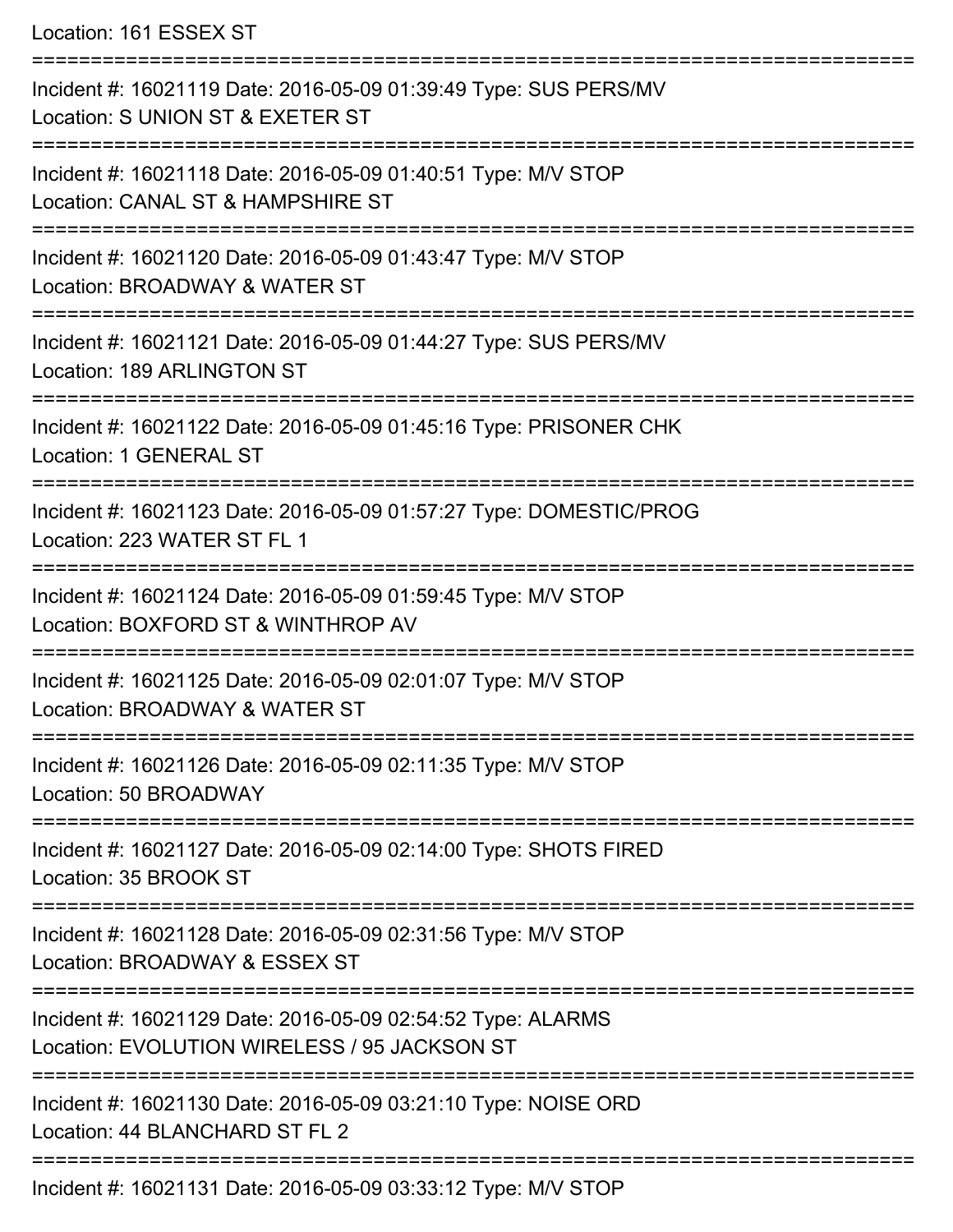| Incident #: 16021132 Date: 2016-05-09 03:34:03 Type: M/V STOP<br><b>Location: ANDOVER</b>                                |
|--------------------------------------------------------------------------------------------------------------------------|
| Incident #: 16021133 Date: 2016-05-09 03:37:08 Type: BUILDING CHK<br>Location: DUNKIN DONUTS / 581 ANDOVER ST            |
| Incident #: 16021134 Date: 2016-05-09 03:44:31 Type: NOISE ORD<br>Location: 44 BLANCHARD ST FL 2                         |
| Incident #: 16021135 Date: 2016-05-09 03:46:31 Type: BUILDING CHK<br>Location: 134 WEST ST                               |
| Incident #: 16021136 Date: 2016-05-09 04:02:46 Type: NOISE ORD<br>Location: 70 FARNHAM ST FL 2                           |
| Incident #: 16021137 Date: 2016-05-09 04:29:20 Type: ALARMS<br>Location: NEW ENGLAND METHODIST CHURCH / 207 HAVERHILL ST |
| Incident #: 16021138 Date: 2016-05-09 05:20:55 Type: MV/BLOCKING<br>Location: 13 ALDER ST                                |
| Incident #: 16021139 Date: 2016-05-09 06:00:24 Type: M/V STOP<br>Location: ALDER ST & HAMPSHIRE ST                       |
| Incident #: 16021140 Date: 2016-05-09 06:22:24 Type: ALARMS<br>Location: HAFFNER'S CORPORATE OFFICE / 2 INTERNATIONAL WY |
| Incident #: 16021141 Date: 2016-05-09 06:24:48 Type: STOL/MV/PAS<br>Location: 32 ROWE ST                                 |
| Incident #: 16021142 Date: 2016-05-09 06:35:27 Type: ALARMS<br>Location: PILA MODA / 582 ESSEX ST                        |
| Incident #: 16021143 Date: 2016-05-09 06:53:05 Type: M/V STOP<br><b>Location: SANBORN ST</b>                             |
| Incident #: 16021144 Date: 2016-05-09 06:53:08 Type: TOW OF M/V<br>Location: JACKSON ST & KENDRICK ST                    |
| Incident #: 16021145 Date: 2016-05-09 06:55:18 Type: M/V STOP                                                            |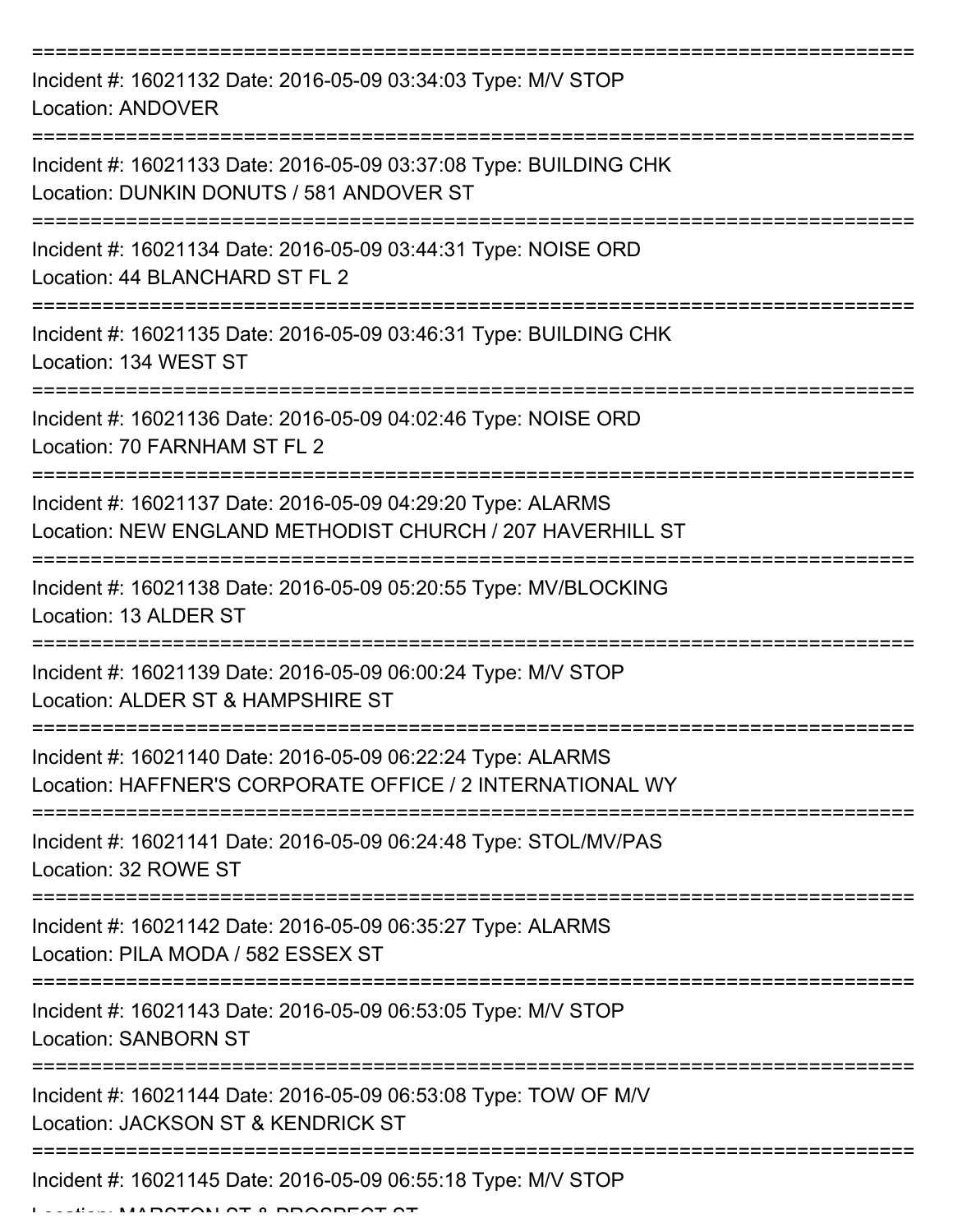| Incident #: 16021146 Date: 2016-05-09 06:56:01 Type: M/V STOP<br><b>Location: 85 MANCHESTER ST</b>     |
|--------------------------------------------------------------------------------------------------------|
| Incident #: 16021147 Date: 2016-05-09 06:57:20 Type: PARK & WALK<br>Location: 0 BROADWAY               |
| Incident #: 16021148 Date: 2016-05-09 07:02:00 Type: DOMESTIC/PROG<br>Location: 56 SPRINGFIELD ST FL 2 |
| Incident #: 16021149 Date: 2016-05-09 07:14:22 Type: CLOSE STREET<br>Location: PARKER ST & SALEM ST    |
| Incident #: 16021150 Date: 2016-05-09 07:53:11 Type: AUTO ACC/NO PI<br>Location: ESSEX ST & MARGIN ST  |
| Incident #: 16021151 Date: 2016-05-09 08:15:39 Type: M/V STOP<br>Location: 280 MERRIMACK               |
| Incident #: 16021152 Date: 2016-05-09 08:41:32 Type: TRESPASSING<br>Location: 48 BRADFORD ST           |
| Incident #: 16021153 Date: 2016-05-09 08:42:17 Type: HARASSMENT<br>Location: 50 CAMBRIDGE ST           |
| Incident #: 16021154 Date: 2016-05-09 08:55:27 Type: 209A/SERVE<br>Location: 37 WILMOT ST              |
| Incident #: 16021155 Date: 2016-05-09 08:57:55 Type: LARCENY/PAST<br>Location: 25 EUTAW ST             |
| Incident #: 16021156 Date: 2016-05-09 09:17:40 Type: LOST PROPERTY<br>Location: 90 LOWELL ST           |
| Incident #: 16021157 Date: 2016-05-09 09:39:02 Type: LARCENY/PAST<br>Location: 158 ANDOVER ST          |
| Incident #: 16021158 Date: 2016-05-09 09:50:29 Type: AUTO ACC/UNK PI<br>Location: 296 LOWELL ST        |
| Incident #: 16021159 Date: 2016-05-09 09:51:43 Type: DISTURBANCE                                       |

Location: 160 WALNUT CT EL 2ND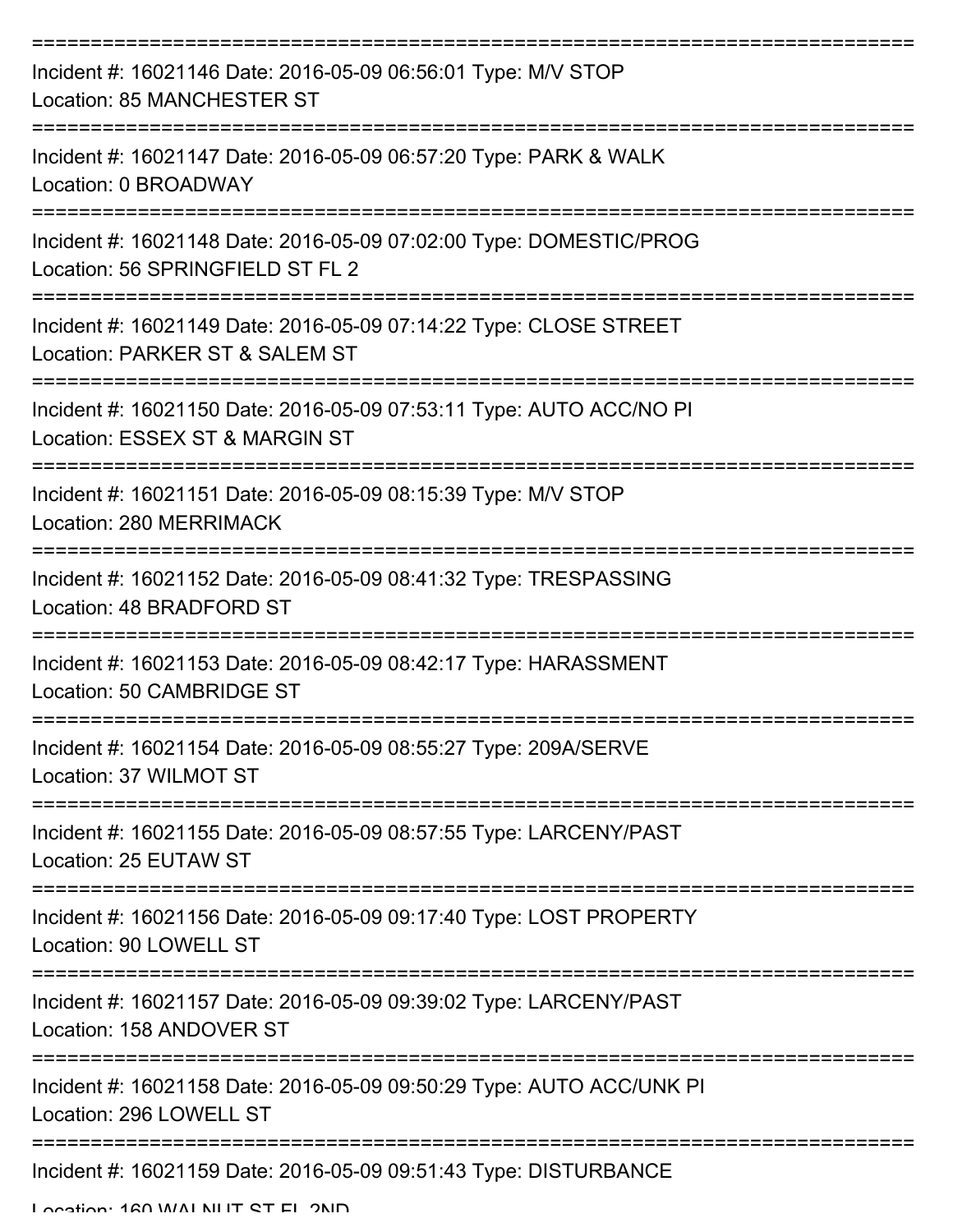| Incident #: 16021160 Date: 2016-05-09 09:52:45 Type: MISSING PERS<br>Location: 22 IRENE ST                     |
|----------------------------------------------------------------------------------------------------------------|
| Incident #: 16021161 Date: 2016-05-09 09:55:58 Type: B&E/PAST<br>Location: 668 HAVERHILL ST                    |
| Incident #: 16021162 Date: 2016-05-09 09:58:21 Type: RECOV/STOL/MV<br>Location: 3 LOGAN ST                     |
| Incident #: 16021163 Date: 2016-05-09 10:23:07 Type: MAL DAMAGE<br>Location: 1 FLORENCE CT<br>================ |
| Incident #: 16021164 Date: 2016-05-09 10:24:15 Type: ALARM/BURG<br>Location: SPADE LOUNGE / 9 APPLETON ST      |
| Incident #: 16021165 Date: 2016-05-09 10:44:17 Type: M/V STOP<br>Location: 108 EVERETT ST                      |
| Incident #: 16021166 Date: 2016-05-09 10:47:38 Type: M/V STOP<br>Location: BRADFORD ST & BROADWAY              |
| Incident #: 16021167 Date: 2016-05-09 10:50:53 Type: M/V STOP<br>Location: 122 FRANKLIN ST                     |
| Incident #: 16021168 Date: 2016-05-09 10:54:26 Type: LOST PROPERTY<br>Location: 72 MELVIN ST #13-13            |
| Incident #: 16021169 Date: 2016-05-09 10:59:22 Type: M/V STOP<br>Location: FRANKLIN ST & HAVERHILL ST          |
| Incident #: 16021170 Date: 2016-05-09 10:59:43 Type: TOW OF M/V<br>Location: PARK ST & TENNEY ST               |
| Incident #: 16021171 Date: 2016-05-09 11:05:41 Type: SEX OFF. PAST<br>Location: 90 LOWELL ST                   |
| Incident #: 16021172 Date: 2016-05-09 11:10:32 Type: UNKNOWN PROB<br>Location: 133 BENNINGTON ST FL 2NDFL      |
| Incident #: 16021173 Date: 2016-05-09 11:11:33 Type: HIT & RUN M/V                                             |

Location: 75 ANDOVER ST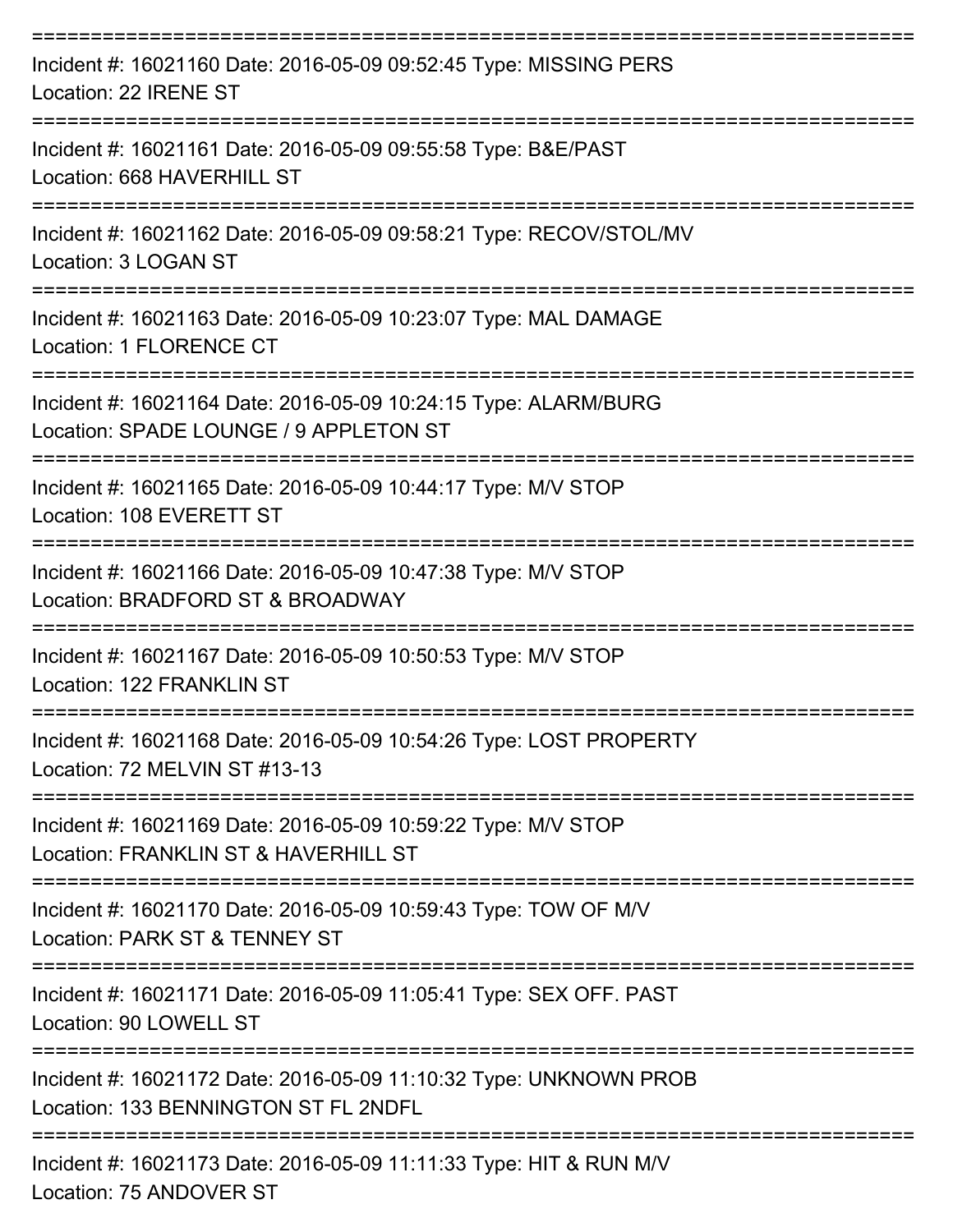| Incident #: 16021174 Date: 2016-05-09 11:13:31 Type: INVEST CONT<br>Location: 239 BROADWAY                                      |
|---------------------------------------------------------------------------------------------------------------------------------|
| ================================<br>Incident #: 16021175 Date: 2016-05-09 11:20:42 Type: TRAINING<br>Location: 211 MERRIMACK ST |
| Incident #: 16021176 Date: 2016-05-09 11:45:19 Type: M/V STOP<br>Location: HAMPSHIRE ST & LEBANON ST                            |
| Incident #: 16021177 Date: 2016-05-09 11:46:27 Type: B&E/PAST<br>Location: 29 BOEHM ST                                          |
| Incident #: 16021178 Date: 2016-05-09 11:53:25 Type: TRANSPORT<br>Location: LAWRENCE GENERAL HOSPITAL / 1 GENERAL ST            |
| Incident #: 16021179 Date: 2016-05-09 11:56:19 Type: TRESPASSING<br>Location: 205 BROADWAY                                      |
| Incident #: 16021180 Date: 2016-05-09 11:57:58 Type: M/V STOP<br>Location: 99 BRADFORD ST                                       |
| Incident #: 16021181 Date: 2016-05-09 12:17:26 Type: CK WELL BEING<br>Location: 136 WEST ST                                     |
| Incident #: 16021182 Date: 2016-05-09 12:21:37 Type: SUS PERS/MV<br>Location: 172 BOXFORD ST                                    |
| Incident #: 16021183 Date: 2016-05-09 12:30:18 Type: DISABLED MV<br>Location: 103 WINTHROP AV                                   |
| Incident #: 16021184 Date: 2016-05-09 12:34:44 Type: MAL DAMAGE<br>Location: 39 BELLEVUE ST                                     |
| Incident #: 16021185 Date: 2016-05-09 12:49:39 Type: B&E/DWELL/AT<br>Location: 25 EUTAW ST                                      |
| Incident #: 16021186 Date: 2016-05-09 12:56:09 Type: LARCENY/PAST<br>Location: 163 LAWRENCE ST                                  |
| Incident #: 16021187 Date: 2016-05-09 13:11:33 Type: STOLEN PROP<br>Location: 2 KNOX ST                                         |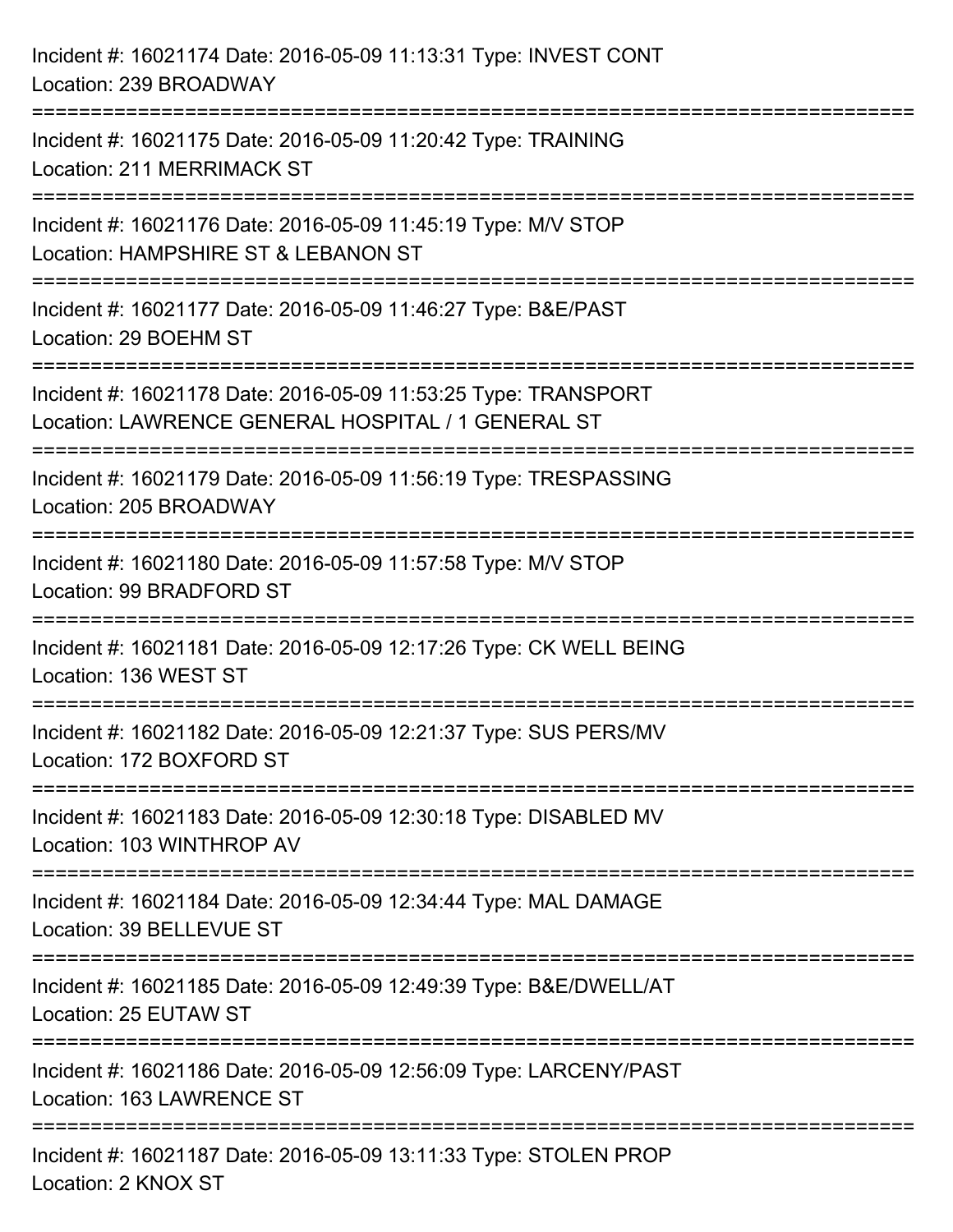| Incident #: 16021188 Date: 2016-05-09 13:16:28 Type: UNWANTEDGUEST<br>Location: 31 PLATT ST                |
|------------------------------------------------------------------------------------------------------------|
| Incident #: 16021189 Date: 2016-05-09 13:26:46 Type: AUTO ACC/NO PI<br>Location: 7 HOWE CT                 |
| Incident #: 16021190 Date: 2016-05-09 13:32:34 Type: 209A/SERVE<br>Location: 6 SYLVESTER ST                |
| Incident #: 16021191 Date: 2016-05-09 14:02:03 Type: AUTO ACC/NO PI<br>Location: DUCK BRIDGE / 0 ISLAND ST |
| Incident #: 16021192 Date: 2016-05-09 14:03:46 Type: INVEST CONT<br>Location: 31 MORTON ST                 |
| Incident #: 16021193 Date: 2016-05-09 14:08:22 Type: THREATS<br>Location: 200 BAILEY ST                    |
| Incident #: 16021194 Date: 2016-05-09 14:13:41 Type: LOCKOUT<br>Location: 35 SWAN ST                       |
| Incident #: 16021195 Date: 2016-05-09 14:18:10 Type: 209A/SERVE<br>Location: 134 WALNUT ST                 |
| Incident #: 16021196 Date: 2016-05-09 14:40:06 Type: M/V STOP<br>Location: ESSEX ST & FRANKLIN ST          |
| Incident #: 16021198 Date: 2016-05-09 15:07:15 Type: THREATS<br>Location: 200 BAILEY ST                    |
| Incident #: 16021197 Date: 2016-05-09 15:07:25 Type: M/V STOP<br>Location: FRANKLIN ST & HAVERHILL ST      |
| Incident #: 16021199 Date: 2016-05-09 15:22:57 Type: NOISE ORD<br><b>Location: 18 FRANKLIN ST</b>          |
| Incident #: 16021200 Date: 2016-05-09 15:23:48 Type: TRESPASSING<br>Location: 142 FARNHAM ST FL 2NFL       |
| Incident #: 16021201 Date: 2016-05-09 15:29:59 Type: FRAUD<br>Location: 19 WINTER ST                       |

===========================================================================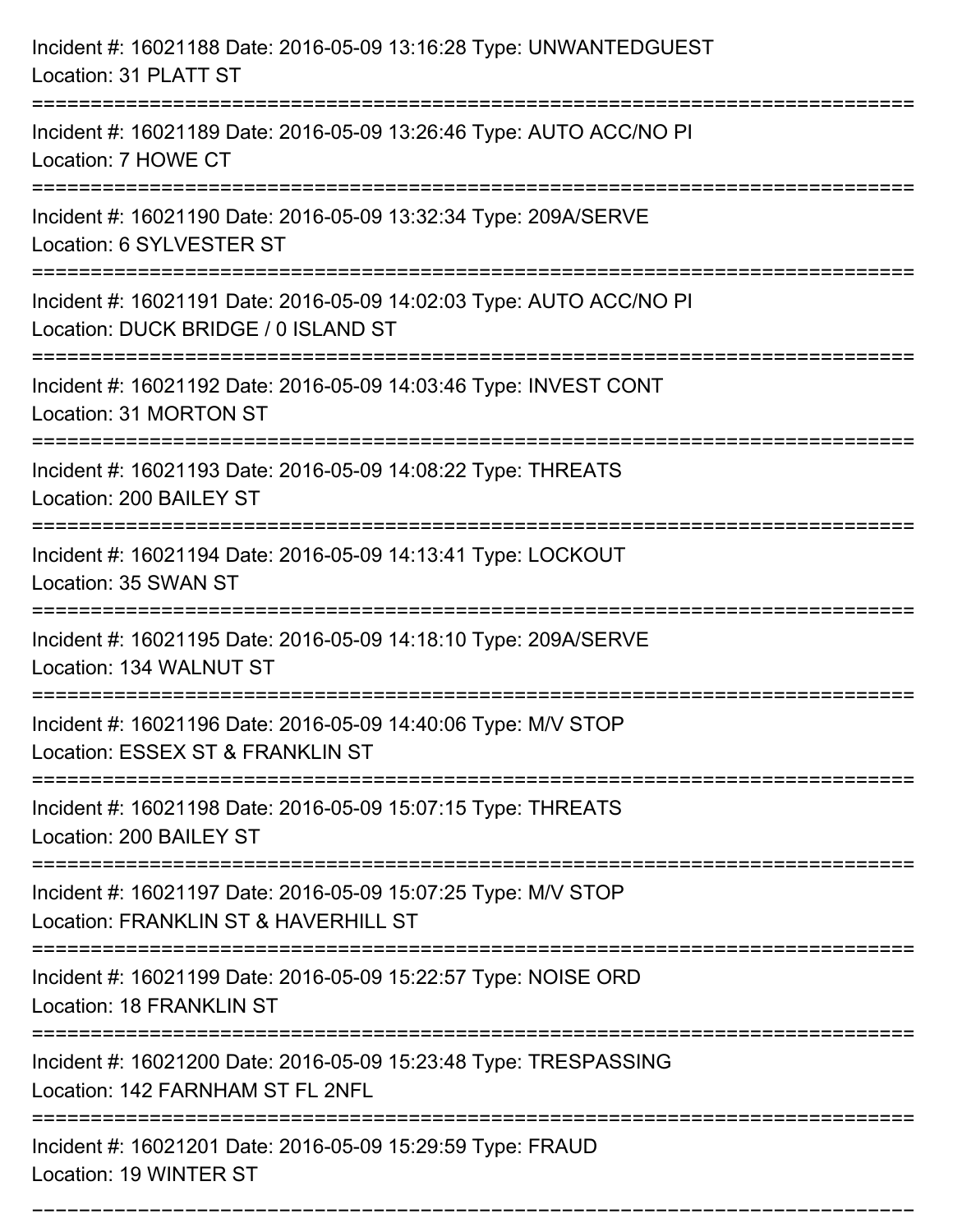| Incident #: 16021202 Date: 2016-05-09 15:36:41 Type: M/V STOP<br>Location: 379 HAVERHILL ST                                 |
|-----------------------------------------------------------------------------------------------------------------------------|
| =======================<br>Incident #: 16021203 Date: 2016-05-09 15:41:15 Type: TOW OF M/V<br><b>Location: 1 TREMONT ST</b> |
| Incident #: 16021204 Date: 2016-05-09 15:49:12 Type: SUS PERS/MV<br>Location: 609 COMMON ST                                 |
| Incident #: 16021205 Date: 2016-05-09 15:50:00 Type: M/V STOP<br>Location: 45 MAY ST                                        |
| Incident #: 16021206 Date: 2016-05-09 16:00:03 Type: GENERAL SERV<br>Location: 260 LOWELL ST                                |
| Incident #: 16021209 Date: 2016-05-09 16:05:07 Type: A&B PROG<br>Location: 208 ESSEX ST                                     |
| Incident #: 16021208 Date: 2016-05-09 16:05:21 Type: UNWANTEDGUEST<br>Location: 36 NEWTON ST                                |
| Incident #: 16021210 Date: 2016-05-09 16:10:02 Type: M/V STOP<br>Location: CHESTNUT ST & LAWRENCE ST                        |
| Incident #: 16021211 Date: 2016-05-09 16:13:29 Type: MISSING PERS<br>Location: 2 APPLETON ST                                |
| Incident #: 16021212 Date: 2016-05-09 16:22:05 Type: SUICIDE ATTEMPT<br>Location: 36 EXETER ST FL 2NFL                      |
| Incident #: 16021213 Date: 2016-05-09 16:26:42 Type: MAN DOWN<br>Location: 198 LAWRENCE ST                                  |
| Incident #: 16021215 Date: 2016-05-09 16:29:31 Type: INVESTIGATION<br>Location: 90 LOWELL ST                                |
| Incident #: 16021214 Date: 2016-05-09 16:30:20 Type: M/V STOP<br>Location: BROADWAY & ESSEX ST                              |
| Incident #: 16021216 Date: 2016-05-09 16:33:44 Type: M/V STOP<br>Location: 50 BROADWAY                                      |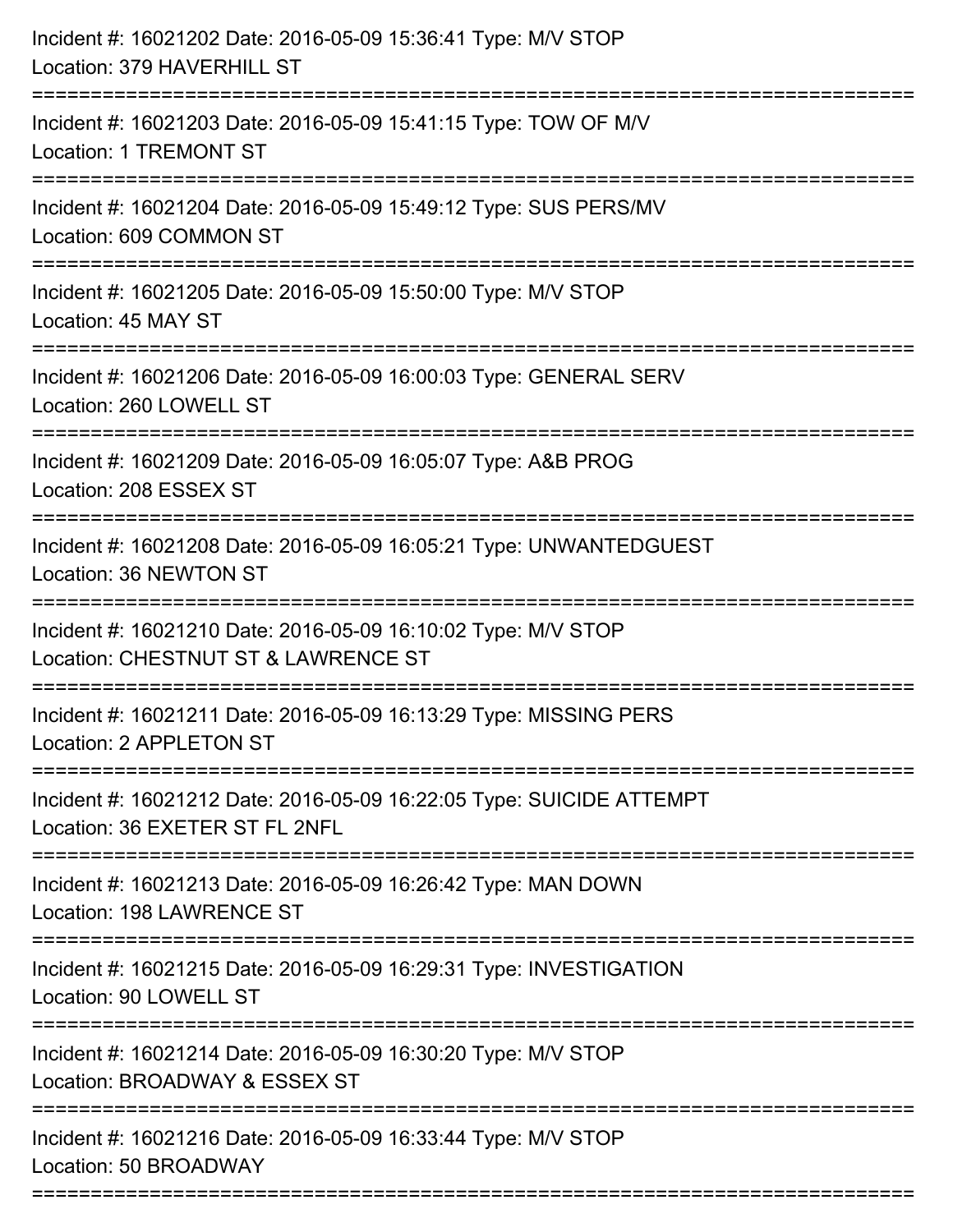Location: 206 ESSEX ST #3C

| Incident #: 16021219 Date: 2016-05-09 16:49:01 Type: ANIMAL COMPL<br>Location: LAWRENCE GENERAL HOSPITAL / 1 GENERAL ST            |
|------------------------------------------------------------------------------------------------------------------------------------|
| Incident #: 16021218 Date: 2016-05-09 16:49:13 Type: KEEP PEACE<br>Location: 63 TRENTON ST                                         |
| Incident #: 16021221 Date: 2016-05-09 16:53:21 Type: MAL DAMAGE<br>Location: 26 HOBSON ST                                          |
| Incident #: 16021220 Date: 2016-05-09 16:53:35 Type: MEDIC SUPPORT<br>Location: 90 LOWELL ST                                       |
| Incident #: 16021222 Date: 2016-05-09 17:03:42 Type: HIT & RUN M/V<br>Location: 159 SARATOGA ST                                    |
| Incident #: 16021223 Date: 2016-05-09 17:06:36 Type: MV/BLOCKING<br>Location: 160 SARATOGA ST                                      |
| Incident #: 16021224 Date: 2016-05-09 17:22:05 Type: MAN DOWN<br>Location: HAVERHILL ST & JACKSON ST                               |
| Incident #: 16021225 Date: 2016-05-09 17:45:33 Type: ALARM/BURG<br>Location: HAFFNER'S CORPORATE OFFICE / 2 INTERNATIONAL WY       |
| Incident #: 16021226 Date: 2016-05-09 17:48:26 Type: E911 HANGUP<br>Location: 425 LOWELL ST FL 2                                   |
| =============<br>Incident #: 16021227 Date: 2016-05-09 17:49:43 Type: UNATENEDCHILD<br>Location: HENNESSEY SCHOOL / 122 HANCOCK ST |
| Incident #: 16021228 Date: 2016-05-09 17:53:39 Type: HIT & RUN M/V<br>Location: ALDER ST & POPLAR ST                               |
| Incident #: 16021229 Date: 2016-05-09 18:08:26 Type: ALARM/BURG<br>Location: SIMPSON MOVING / 45 S CANAL ST                        |
| Incident #: 16021230 Date: 2016-05-09 18:13:37 Type: AUTO ACC/PI<br><b>Location: WINTHROP AV</b>                                   |
|                                                                                                                                    |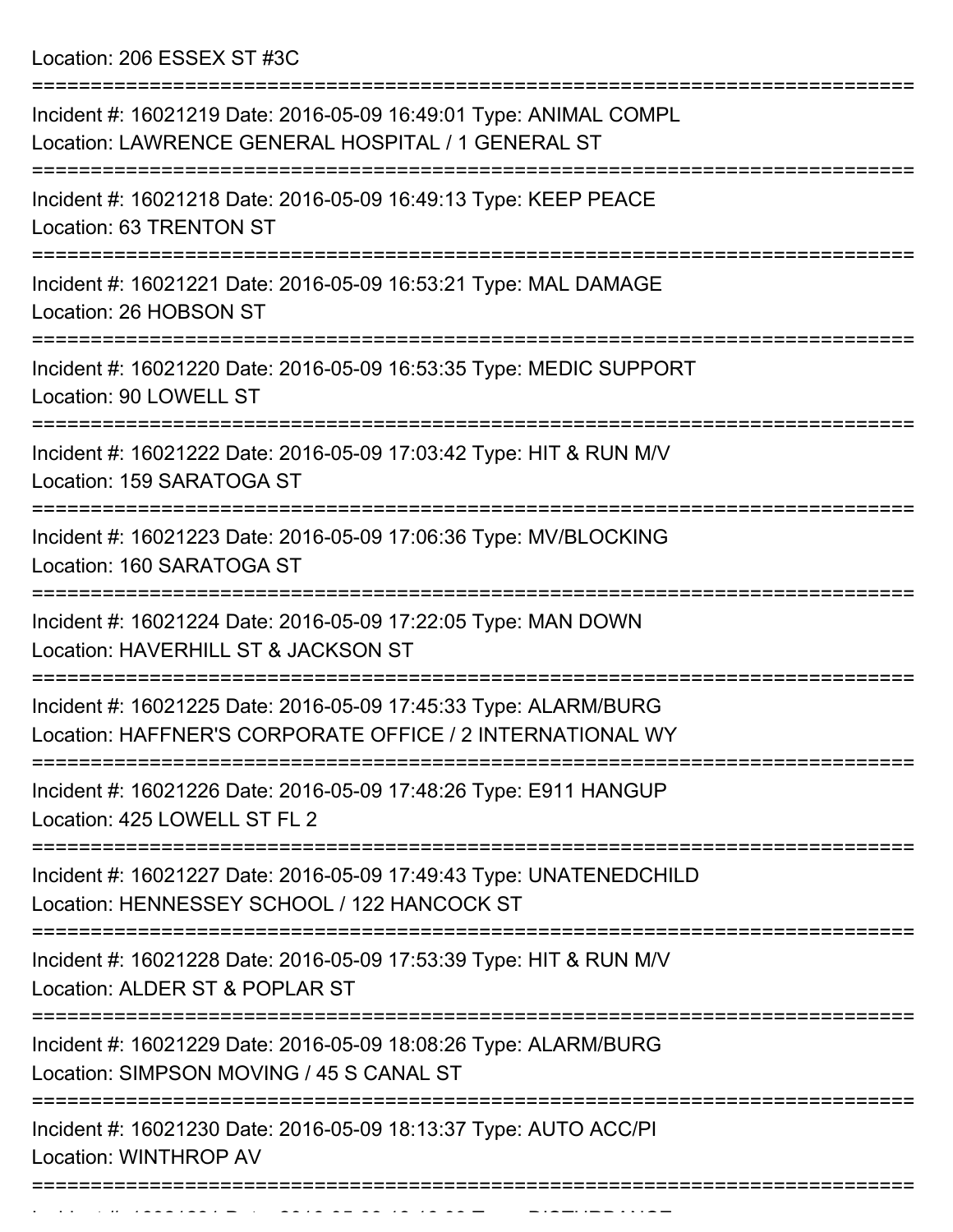Location: 11 CRESTSHIRE DR

| Incident #: 16021232 Date: 2016-05-09 18:25:05 Type: TOW/REPOSSED<br>Location: 77 WEARE ST                              |
|-------------------------------------------------------------------------------------------------------------------------|
| Incident #: 16021233 Date: 2016-05-09 18:26:20 Type: AUTO ACC/UNK PI<br>Location: MELROSE ST & WATER ST                 |
| Incident #: 16021234 Date: 2016-05-09 18:28:38 Type: AUTO ACC/UNK PI<br>Location: MARKET ST & S UNION ST                |
| Incident #: 16021235 Date: 2016-05-09 18:50:07 Type: DISTURBANCE<br>Location: 198 JACKSON ST #16 FL 4                   |
| Incident #: 16021236 Date: 2016-05-09 18:56:05 Type: M/V STOP<br>Location: 2 INTERNATIONAL WY                           |
| Incident #: 16021237 Date: 2016-05-09 19:04:55 Type: FIRE<br>Location: 27 MORTON ST                                     |
| Incident #: 16021238 Date: 2016-05-09 19:05:34 Type: ALARM/BURG<br>Location: CURA AID PHARMACY / 203 ESSEX ST           |
| Incident #: 16021239 Date: 2016-05-09 19:17:16 Type: INVEST CONT<br>Location: 70 MELVIN ST #8 FL BLD 13                 |
| Incident #: 16021240 Date: 2016-05-09 19:18:34 Type: CK WELL BEING<br>Location: 81 CROSS ST #1                          |
| Incident #: 16021241 Date: 2016-05-09 19:24:24 Type: WARRANT SERVE<br>Location: 118 JACKSON ST                          |
| Incident #: 16021242 Date: 2016-05-09 19:40:09 Type: ALARM/HOLD<br>Location: 203 ESSEX ST                               |
| Incident #: 16021244 Date: 2016-05-09 20:15:05 Type: ALARM/BURG<br>Location: SOCIAL SECURITY / 439 S UNION ST #301 FL 3 |
| Incident #: 16021243 Date: 2016-05-09 20:15:41 Type: INVEST CONT<br>Location: 90 LOWELL ST                              |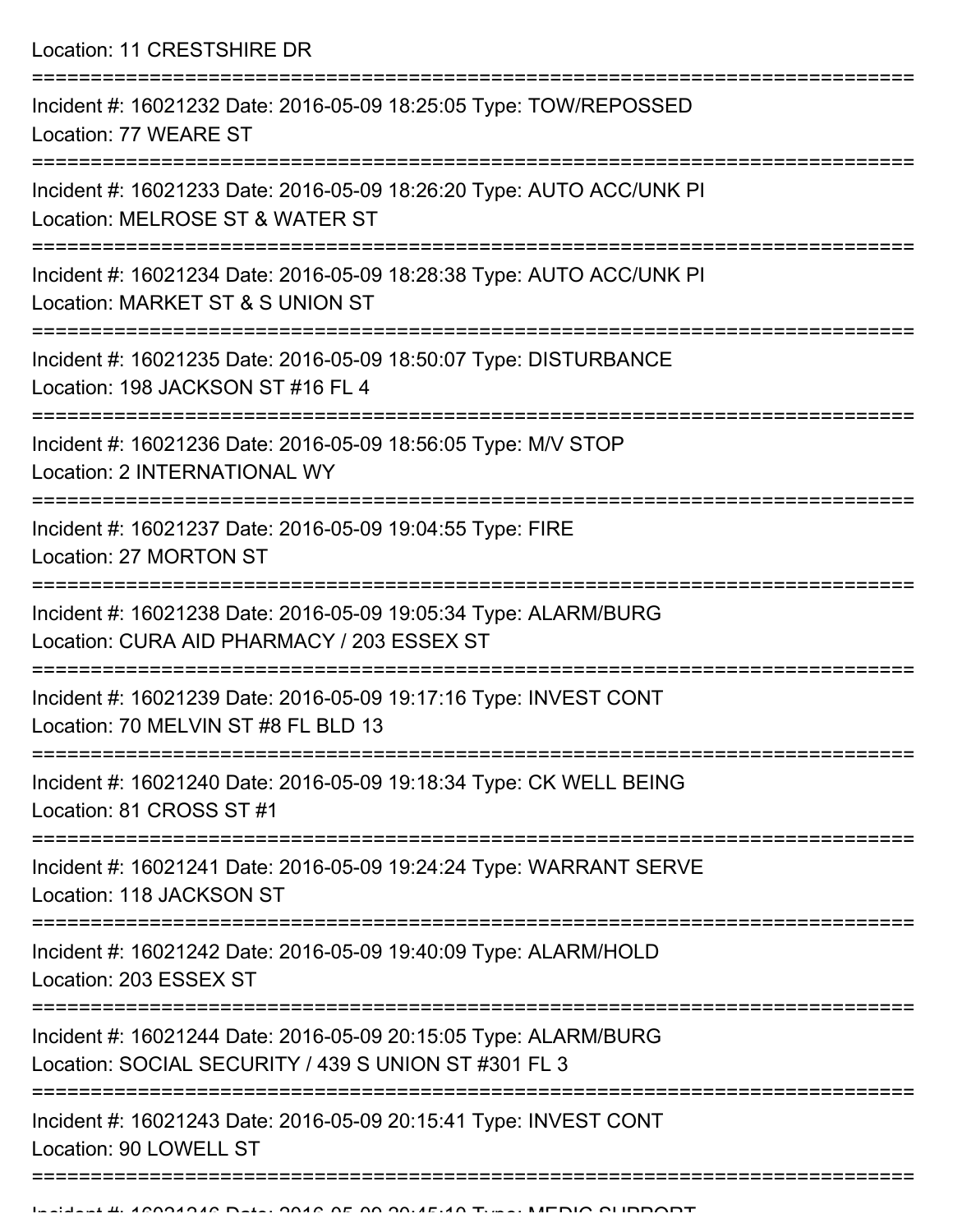| Location: 18 SPRINGFIEID ST                                                                                                                         |
|-----------------------------------------------------------------------------------------------------------------------------------------------------|
| Incident #: 16021247 Date: 2016-05-09 20:47:24 Type: ANIMAL COMPL<br>Location: 157 BENNINGTON ST<br>:==================                             |
| Incident #: 16021248 Date: 2016-05-09 20:55:56 Type: M/V STOP<br>Location: 417 CANAL                                                                |
| Incident #: 16021249 Date: 2016-05-09 21:00:49 Type: ASSSIT AMBULANC<br>Location: 156 LAWRENCE ST                                                   |
| ====================================<br>Incident #: 16021250 Date: 2016-05-09 21:17:10 Type: ANIMAL COMPL<br>Location: LEONARD SCHOOL / 60 ALLEN ST |
| Incident #: 16021252 Date: 2016-05-09 21:36:24 Type: MISSING PERS<br>Location: 533 HAMPSHIRE ST                                                     |
| Incident #: 16021251 Date: 2016-05-09 21:39:27 Type: UNWANTEDGUEST<br>Location: 379 HAVERHILL ST                                                    |
| Incident #: 16021253 Date: 2016-05-09 21:48:02 Type: B&E/PROG<br>Location: 370 AMES ST FL 2                                                         |
| Incident #: 16021254 Date: 2016-05-09 22:02:15 Type: M/V STOP<br>Location: HAVERHILL ST & WARREN ST                                                 |
| Incident #: 16021255 Date: 2016-05-09 22:07:05 Type: SHOTS FIRED<br>Location: 82-84 KINGSTON ST                                                     |
| Incident #: 16021256 Date: 2016-05-09 22:10:08 Type: M/V STOP<br>Location: CAMBRIDGE ST & WINTHROP AV                                               |
| Incident #: 16021257 Date: 2016-05-09 22:22:12 Type: ALARM/BURG<br>Location: MARIA ALCANTARA / 530 BROADWAY                                         |
| Incident #: 16021258 Date: 2016-05-09 22:30:03 Type: MISSING PERS<br>Location: 12 METHUEN ST                                                        |
| Incident #: 16021260 Date: 2016-05-09 22:41:08 Type: MAL DAMAGE<br>Location: 138 FRANKLIN ST                                                        |
| Incident #: 16021259 Date: 2016-05-09 22:42:07 Type: M/V STOP                                                                                       |